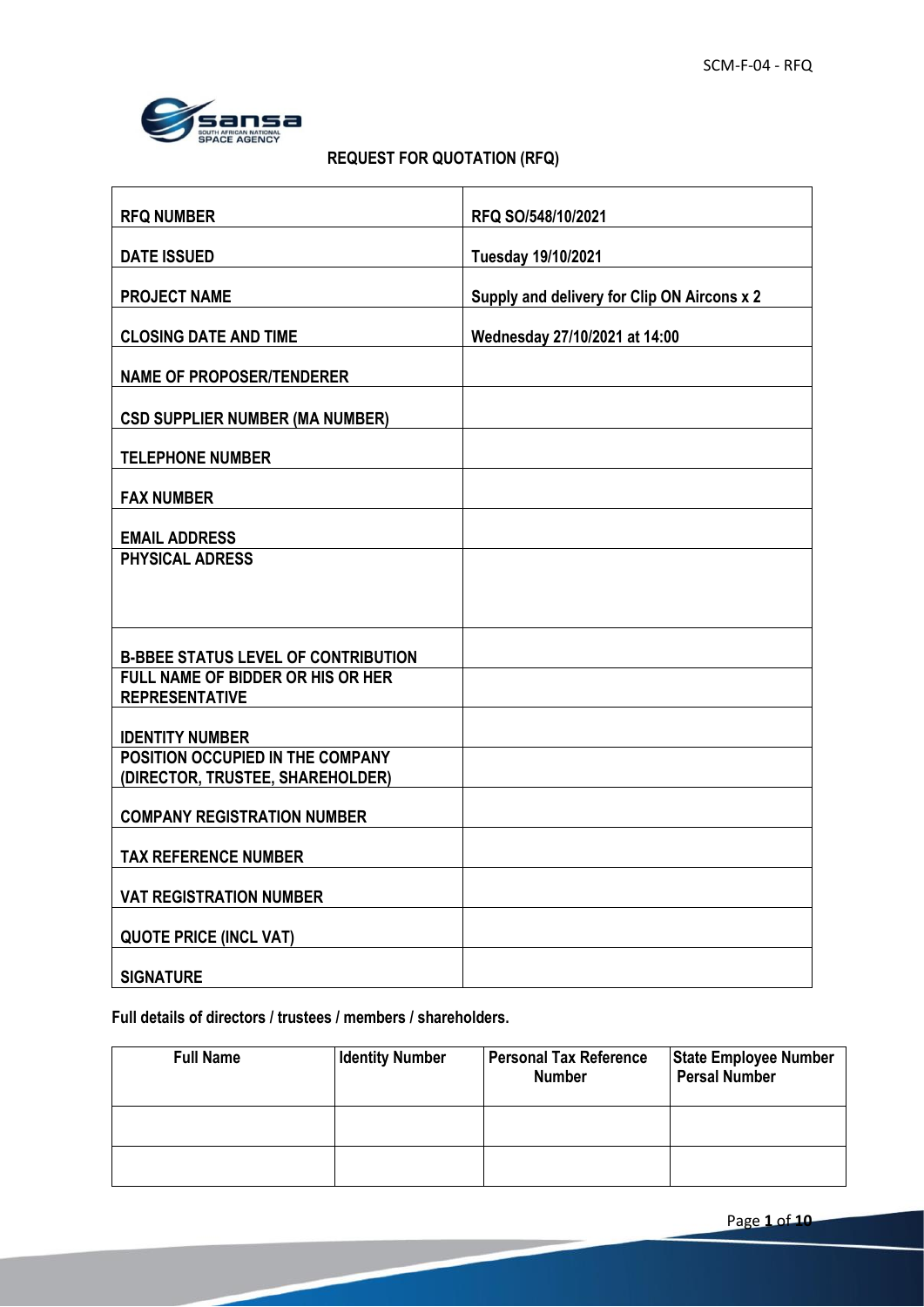### **1. DECLARATION OF INTEREST (SBD 4)**

Any legal person, including persons employed by the state<sup>1</sup>, SANSA Board members or persons having a kinship with persons employed by the state, including a blood relationship, may make an offer or offers in terms of this invitation to bid (includes a price quotation, advertised competitive bid, limited bid or proposal). In view of possible allegations of favouritism, should the resulting bid, or part thereof, be awarded to persons employed by the state, or to persons connected with or related to them, it is required that the bidder or his/her authorised representative declare his/her position in relation to the evaluating/adjudicating authority where-

- The bidder is employed by the state;
- SANSA Board member; and/or
- the legal person on whose behalf the bidding document is signed, has a relationship with persons/a person who are/is involved in the evaluation and or adjudication of the bid(s), or where it is known that such a relationship exists between the person or persons for or on whose behalf the declarant acts and persons who are involved with the evaluation and or adjudication of the bid

<sup>1</sup>"State" means –

 (a) any national or provincial department, national or provincial public entity or constitutional institution within the meaning of the Public Finance Management Act, 1999 (Act No. 1 of 1999);

- (b) any municipality or municipal entity;
- (c) provincial legislature;
- (d) national Assembly or the national Council of provinces; or<br>(e) Parliament
- Parliament

| Are you or any person connected with the bidder presently employed by the state?<br>If so, furnish the following particulars: | YES / NO |
|-------------------------------------------------------------------------------------------------------------------------------|----------|
|                                                                                                                               |          |
| Name of state institution at which you or the person connected to the bidder is employed                                      |          |
|                                                                                                                               |          |
|                                                                                                                               |          |
| If you are presently employed by the state, did you obtain the appropriate authority to undertake remunerative                | YES / NO |
| work outside employment in the public sector?                                                                                 |          |
| If yes, did you attach proof of such authority to the bid document?                                                           | YES / NO |
| (Note: Failure to submit proof of such authority, where applicable, may result in the disqualification of                     |          |
| <b>bid</b>                                                                                                                    |          |
|                                                                                                                               |          |
|                                                                                                                               |          |
| Did you or your spouse, or any of the company's directors / trustees / shareholders / members or their spouses                | YES / NO |
| conduct business with the state in the previous twelve months?                                                                |          |
|                                                                                                                               |          |
| Do you, or any person connected with the bidder, have any relationship (family, friend, other) with a person                  | YES / NO |
| employed by the state and who may be involved with the evaluation and or adjudication of this bid?                            |          |
|                                                                                                                               |          |
| Are you, or any person connected with the bidder aware of any relationship (family, friend, other) between any                | YES / NO |
| other bidder and any person employed by the state who may be involved with the evaluation and or                              |          |
| adjudication of this bid?                                                                                                     |          |
|                                                                                                                               |          |
| Do you or any of the directors / trustees / shareholders / members of the company have any interest in any                    | YES / NO |
| other related companies whether or not they are bidding for this contract?                                                    |          |
|                                                                                                                               |          |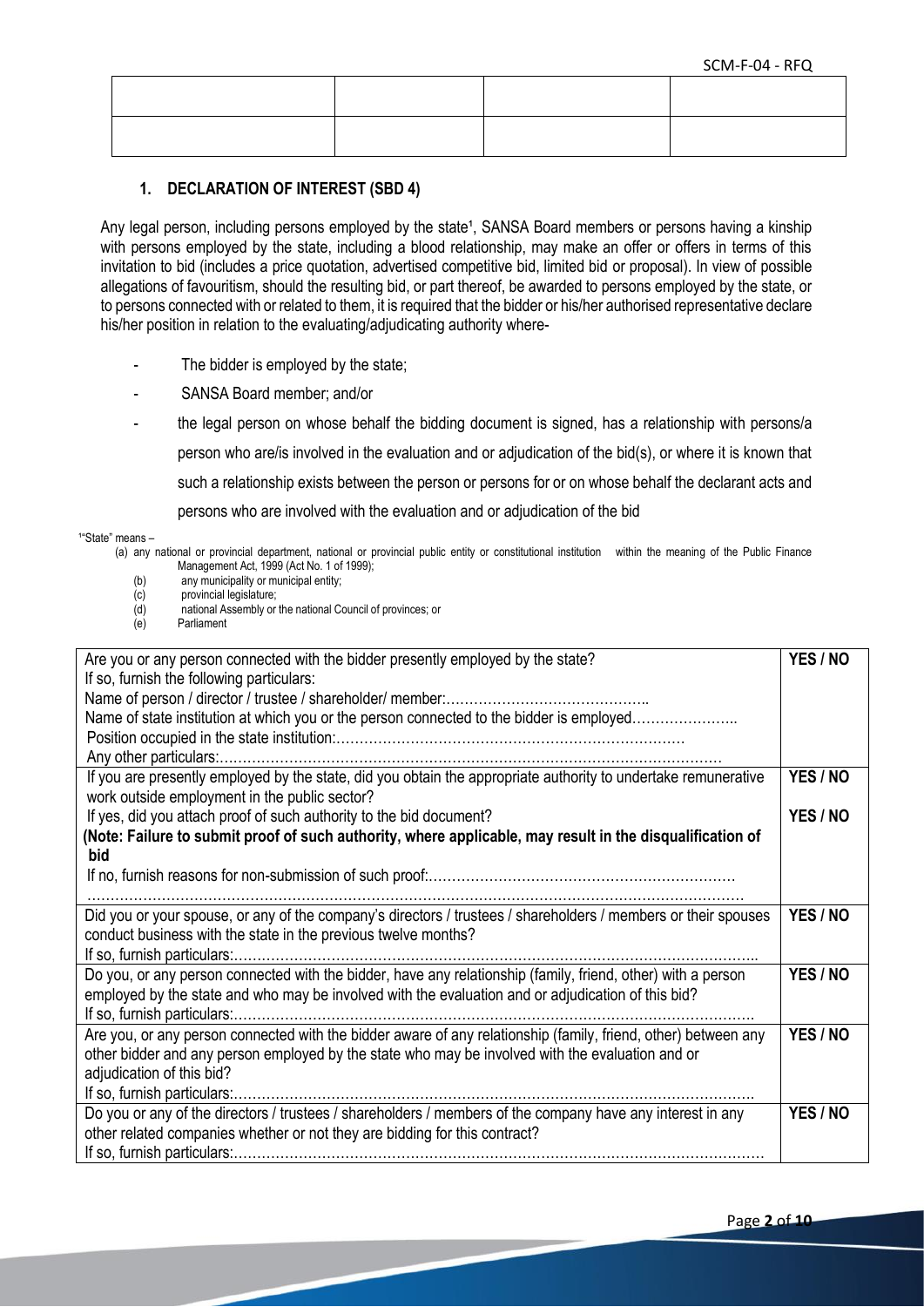### **2. Declaration of Bidder's past supply chain management practices (SBD 8)**

- 2.1 This Standard Bidding Document must form part of all bids invited.
- 2.2 It serves as a declaration to be used by institutions in ensuring that when goods and services are being procured, all reasonable steps are taken to combat the abuse of the supply chain management system
- 2.3 The bid of any bidder may be disregarded if that bidder, or any of its directors have-
	- 2.3.1 Abused the institution's supply chain management system
	- 2.3.2 Committed fraud or any other improper conduct in relation to such system; or
	- 2.3.3 Failed to perform on any previous contract.

#### **2.4 In order to give effect to the above, the following questionnaire must be completed and submitted with the bid.**

| Item    | <b>Question</b>                                                                                                                                                                                                                                | <b>Yes</b> | <b>No</b> |
|---------|------------------------------------------------------------------------------------------------------------------------------------------------------------------------------------------------------------------------------------------------|------------|-----------|
| 2.4.1   | Is the bidder or any of its directors listed on the National Treasury's                                                                                                                                                                        | Yes        | No.       |
|         | database as companies or persons prohibited from doing business with<br>the public sector?                                                                                                                                                     |            |           |
|         | (Companies or persons who are listed on this database were informed in writing of<br>this restriction by the National Treasury after the <i>audi alteram partem</i> rule was<br>applied).                                                      |            |           |
| 2.4.1.1 | If so, furnish particulars:                                                                                                                                                                                                                    |            |           |
| 2.4.2   | Is the bidder or any of its directors listed on the Register for Tender                                                                                                                                                                        | Yes        | No        |
|         | Defaulters in terms of section 29 of the Prevention and Combating of<br>Corrupt Activities Act (No 12 of 2004)?                                                                                                                                |            |           |
|         | To access this Register enter the National Treasury's website, www.treasury.gov.za,<br>click on the icon "Register for Tender Defaulters" or submit your written request for<br>a hard copy of the Register to facsimile number (012) 3265445. |            |           |
| 2.4.2.1 | If so, furnish particulars:                                                                                                                                                                                                                    |            |           |
| 2.4.3   | Was the bidder or any of its directors convicted by a court of law                                                                                                                                                                             | Yes        | No        |
|         | (including a court outside of the Republic of South Africa) for fraud or<br>corruption during the past five years?                                                                                                                             |            |           |
| 2.4.3.1 | If so, furnish particulars:                                                                                                                                                                                                                    |            |           |
| 2.4.4   | Was any contract between the bidder and any organ of state terminated                                                                                                                                                                          | Yes        | No        |
|         | during the past five years on account of failure to perform on or comply<br>with the contract?                                                                                                                                                 |            |           |
| 2.4.4.1 | If so, furnish particulars:                                                                                                                                                                                                                    |            |           |
|         |                                                                                                                                                                                                                                                |            |           |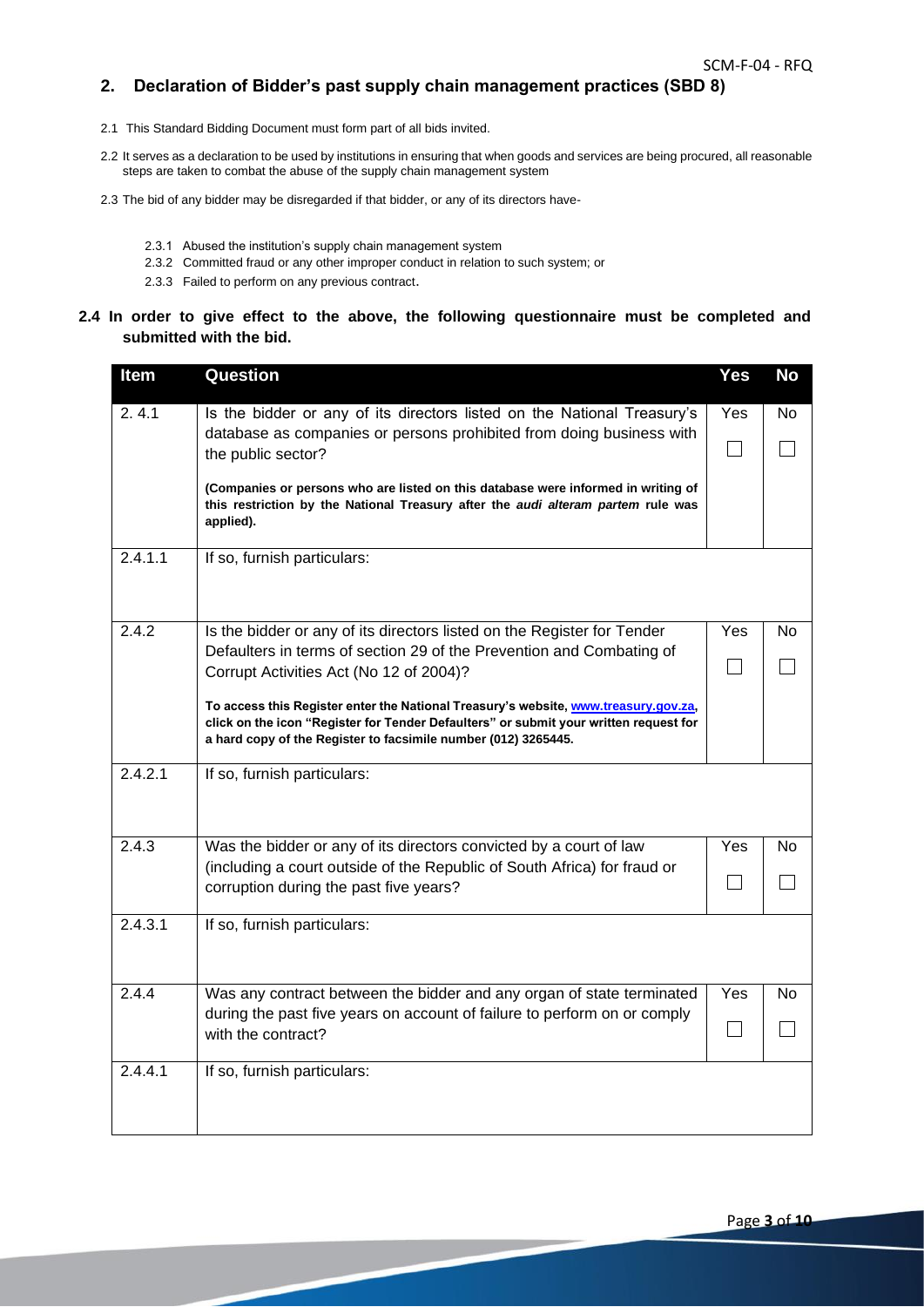## **3. Certificate of Independent Bid Determination (SBD 9)**

- 3.1 This Standard Bidding Document (SBD) must form part of all bids<sup>1</sup> invited.
- 3.2 Section 4 (1) (b) (iii) of the Competition Act No. 89 of 1998, as amended, prohibits an agreement between, or concerted practice by, firms, or a decision by an association of firms, if it is between parties in a horizontal relationship and if it involves collusive bidding (or bid rigging).² Collusive bidding is a *pe se* prohibition meaning that it cannot be justified under any grounds.
- 3.3 Treasury Regulation 16A9 prescribes that accounting officers and accounting authorities must take all reasonable steps to prevent abuse of the supply chain management system and authorizes accounting officers and accounting authorities to:

a.disregard the bid of any bidder if that bidder, or any of its directors have abused the institution's supply chain management system and or committed fraud or any other improper conduct in relation to such system.

b.cancel a contract awarded to a supplier of goods and services if the supplier committed any corrupt or fraudulent act during the bidding process or the execution of that contract.

- 3.4 This SBD serves as a certificate of declaration that would be used by institutions to ensure that, when bids are considered, reasonable steps are taken to prevent any form of bid-rigging.
- 3.5 In order to give effect to the above, the attached Certificate of Bid Determination (SBD 9) must be completed and submitted with the bid:

**¹ Includes price quotations, advertised competitive bids, limited bids and proposals.**

**² Bid rigging (or collusive bidding) occurs when businesses, that would otherwise be expected to compete, secretly conspire to raise prices or lower the quality of goods and / or services for purchasers who wish to acquire goods and / or services through a bidding process. Bid rigging is, therefore, an agreement between competitors not to compete.**

#### **Certificate of Independent Bid Determination**

I, the undersigned, in submitting the accompanying bid:

#### (Bid Number and Description)

in response to the invitation for the bid made by:

(Name of Institution)

do hereby make the following statements that I certify to be true and complete in every respect:

I certify, on behalf of: etc. The state of the state of the state of the state of the state of the state of the state of the state of the state of the state of the state of the state of the state of the state of the state

\_\_\_\_\_\_\_\_\_\_\_\_\_\_\_\_\_\_\_\_\_\_\_\_\_\_\_\_\_\_\_\_\_\_\_\_\_\_\_\_\_\_\_\_\_\_\_\_\_\_\_\_\_\_\_\_\_\_\_\_\_\_\_\_\_\_\_\_\_\_

\_\_\_\_\_\_\_\_\_\_\_\_\_\_\_\_\_\_\_\_\_\_\_\_\_\_\_\_\_\_\_\_\_\_\_\_\_\_\_\_\_\_\_\_\_\_\_\_\_\_\_\_\_\_\_\_\_\_\_\_\_\_\_\_\_\_\_\_\_

#### (Name of Bidder)

- A. I have read and I understand the contents of this Certificate;
- B. I understand that the accompanying bid will be disqualified if this Certificate is found not to be true and complete in every respect;
- C. I am authorized by the bidder to sign this Certificate, and to submit the accompanying bid, on behalf of the bidder;
- D. Each person whose signature appears on the accompanying bid has been authorized by the bidder to determine the terms of, and to sign the bid, on behalf of the bidder;
- E. For the purposes of this Certificate and the accompanying bid, I understand that the word "competitor" shall include any individual or organization, other than the bidder, whether or not affiliated with the bidder, who:
	- (a) Has been requested to submit a bid in response to this bid invitation;
	- (b) Could potentially submit a bid in response to this bid invitation, based on their qualifications, abilities or experience; and
	- (c) Provides the same goods and services as the bidder and/or is in the same line of business as the bidder
- F. The bidder has arrived at the accompanying bid independently from, and without consultation, communication, agreement or arrangement with any competitor. However communication between partners in a joint venture or consortium<sup>3</sup> will not be construed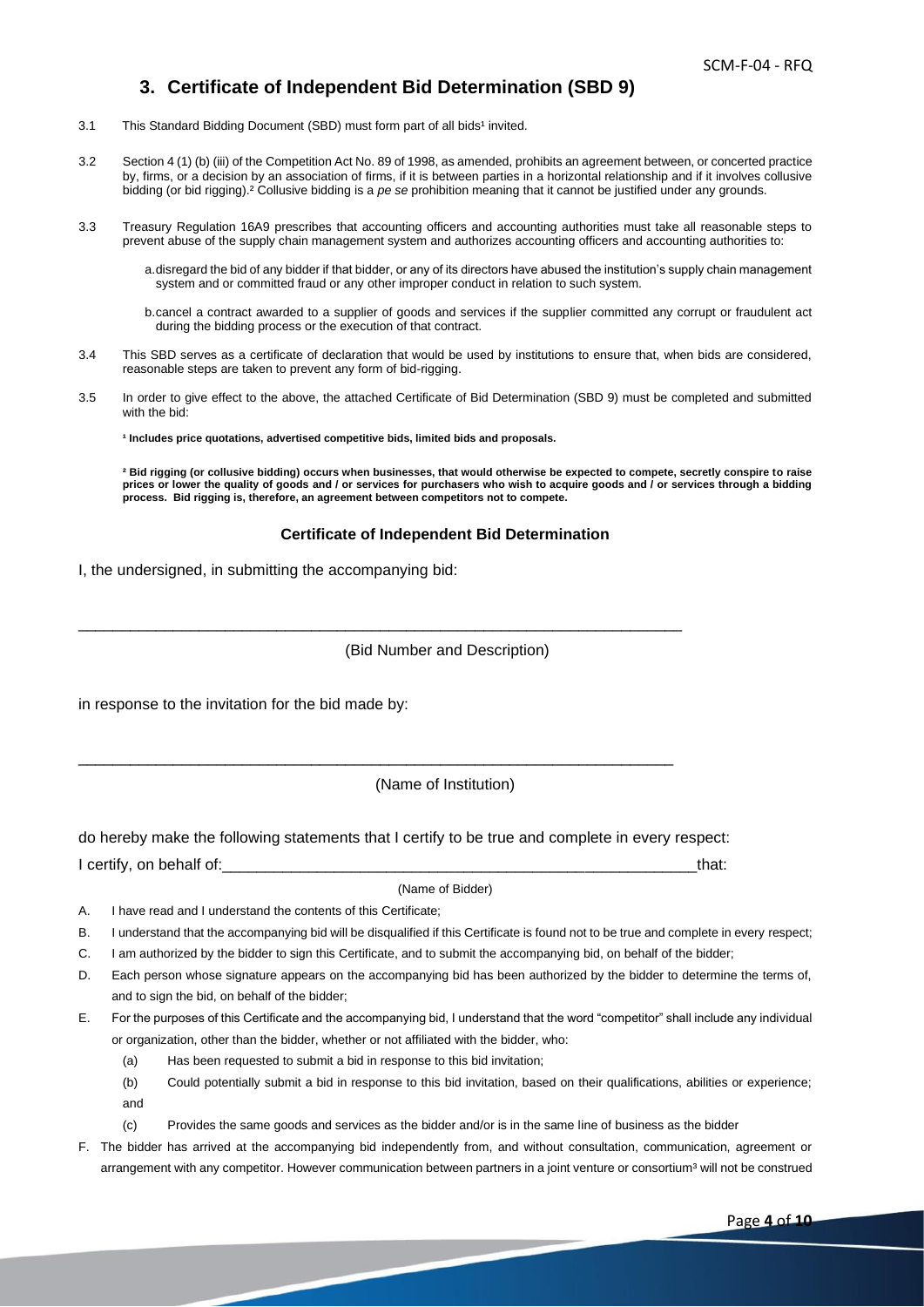- G. In particular, without limiting the generality of paragraphs 6 above, there has been no consultation, communication, agreement or arrangement with any competitor regarding:
	- (i) prices;
	- (ii) geographical area where product or service will be rendered (market allocation)
	- (iii) methods, factors or formulas used to calculate prices;
	- (iv) the intention or decision to submit or not to submit, a bid;
	- (v) the submission of a bid which does not meet the specifications and conditions of the bid; or
	- (vi) bidding with the intention not to win the bid.
- H. In addition, there have been no consultations, communications, agreements or arrangements with any competitor regarding the quality, quantity, specifications and conditions or delivery particulars of the products or services to which this bid invitation relates.
- I. The terms of the accompanying bid have not been, and will not be, disclosed by the bidder, directly or indirectly, to any competitor, prior to the date and time of the official bid opening or of the awarding of the contract.

**³ Joint venture or Consortium means an association of persons for the purpose of combining their expertise, property, capital, efforts, skill and knowledge in an activity for the execution of a contract.**

J. I am aware that, in addition and without prejudice to any other remedy provided to combat any restrictive practices related to bids and contracts, bids that are suspicious will be reported to the Competition Commission for investigation and possible imposition of administrative penalties in terms of section 59 of the Competition Act No 89 of 1998 and or may be reported to the National Prosecuting Authority (NPA) for criminal investigation and or may be restricted from conducting business with the public sector for a period not exceeding ten (10) years in terms of the Prevention and Combating of Corrupt Activities Act No 12 of 2004 or any other applicable legislation.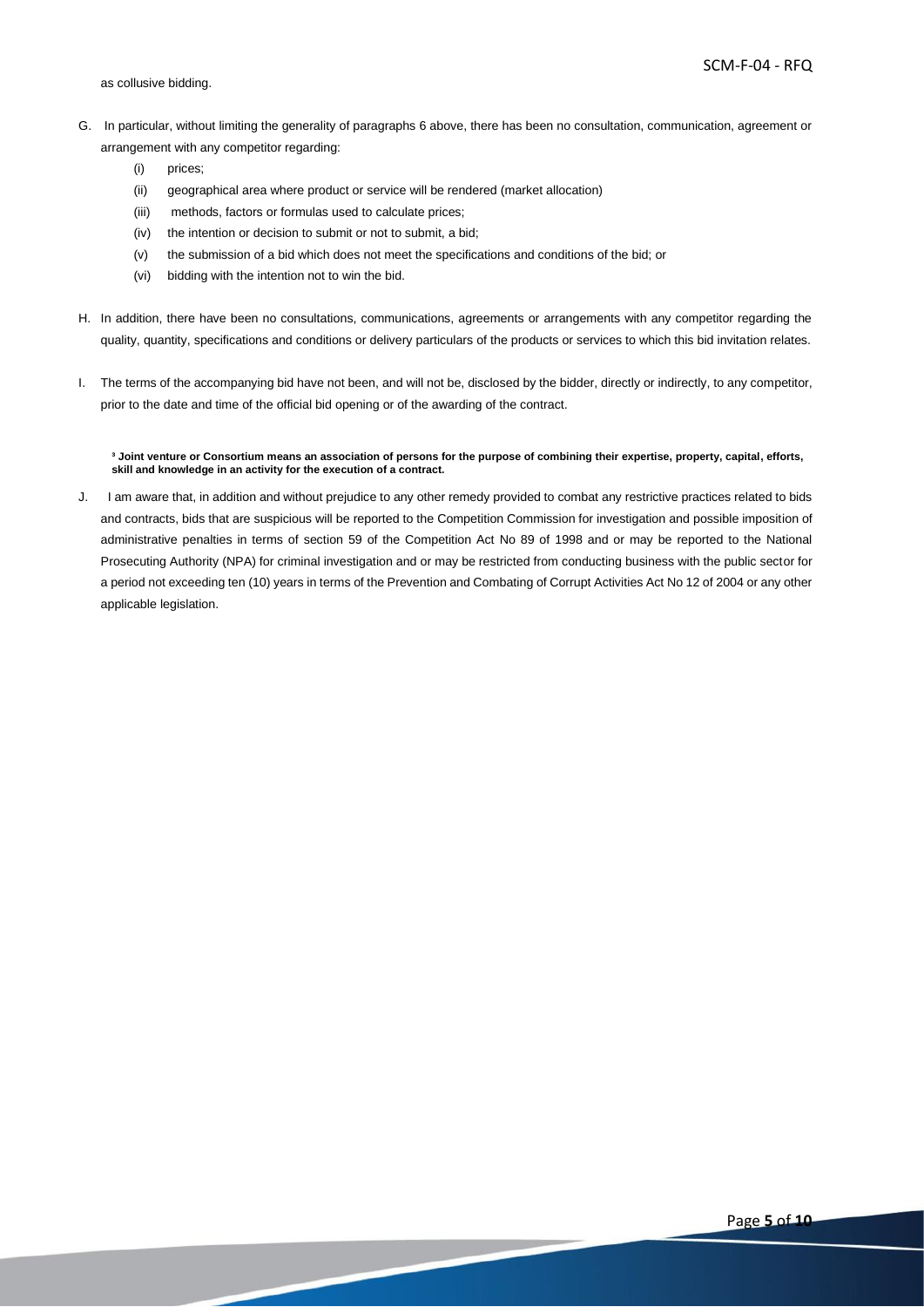### **4. REQUEST FOR QUOTATION FOR THE SUPPLY AND DELIVERY FOR CLIP ON AIRCONS X 2.**

**The South African National Space Agency requires the service provider to Supply and delivery for Clip ON Aircons x 2 at the SANSA Space Operations site in Hartebeeshoek.**

### **BACKGROUND TO SANSA**

The South African National Space Agency (SANSA) has a mandate, as outlined in the South African National Space Agency Act, 2008 (Act No 36 of 2008), to co-ordinate and integrate national space science and technology programmes and conduct long-term planning and implementation of space-related activities in South Africa, for the benefit of the citizens of South Africa

### **4.1 SCOPE OF WORK**

## **Scope of work**

Please quote on a SCP 12 DN clip on packaged air conditioning units like the two units currently on the shelter. We have been satisfied with the units and we required an update version and components with new PLC control, electronic expansion valves, latest model fans etc**.** 

# **Equipment description**

Air-conditioning to be a packaged SCP type unit model SCP 12Dn, built in a aluminium framework and powder coated structure. Refrigerant R407c in one circuit using a scroll compressor. Coils must be manufactured from aluminium fin bonded to high efficiency rifle bore copper tubing. Condenser coil with polyurethane coated fin. Control via Carel PLC ensuring effective and safe operation of the unit. The units must be interlinked to rotate running hours as well as maintaining redundancy. Units must also be accessible thru the intranet. Nominal sensible capacity at 12 kW cooling. Unit to be supplied with the latest energy saving EC fans and electronic expansion valves.

The Quote must include delivery, installation, and commissioning. SANSA require a breakdown quotation that clearly states all costs. VAT should be included in the quote**.** 

# **Features for the SCP 12DN**

- Quiet high efficiency hermetic compressors
- Large doors for easy component access
- Epoxy power coated aluminium casing frame for maximum corrosion resistance
- Robust construction transportation without damage
- Units bolts directly to walls with suitable gasket
- All fixing corrosion plated
- SCP 12 DN must be belt driven fan
- Evaporator and condenser coils must be copper tubes and aluminium fins
- Pressure operated head pressure control
- High efficiency pleated air filter
- Remote control panel housing
- Electronic universal controller
- Electrics in separate switch panel for extra weather protection
- High sensible cooling capacity
- All refrigeration systems safety devices incorporated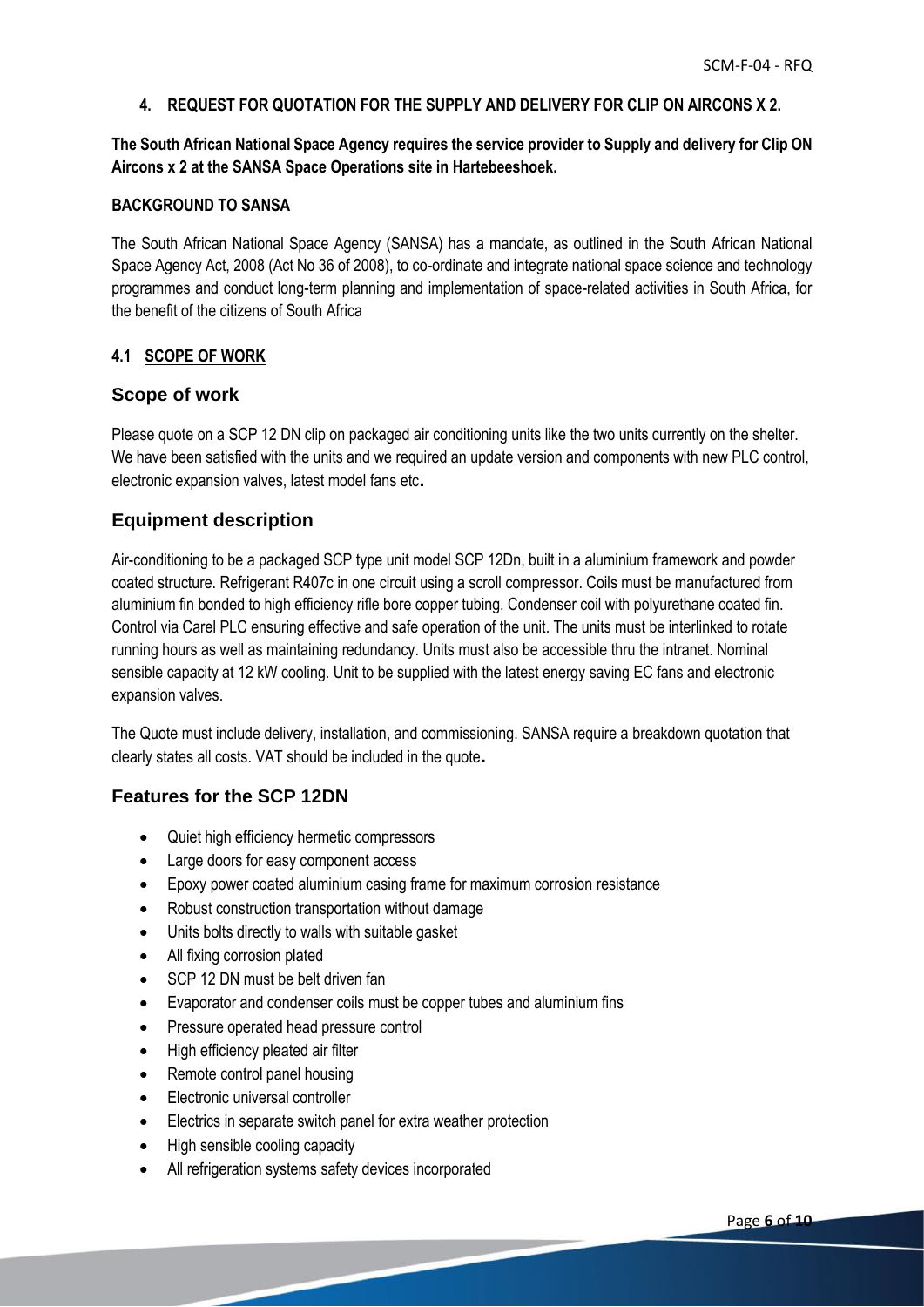- Individual motor & control circuit protection
- The unit must be top air discharge and bottom receive

# **Specifications of unit SCP 12Dn (last column)**

| <b>MODEL</b><br>$\overline{a}$ | <b>Total Capacity</b><br>٠                                                                        | kW                           | SCP9Up                                         | SCP9Dn                                         | SCP <sub>12</sub> D <sub>n</sub>         |
|--------------------------------|---------------------------------------------------------------------------------------------------|------------------------------|------------------------------------------------|------------------------------------------------|------------------------------------------|
| Evaporator Fan                 | Airfow<br>External static after<br><b>Clean Filter</b><br>Far Model<br>Far Speed<br>Size of Motor | cms<br>Pa<br>rpm<br>kW       | 0.65<br>150<br>EWRG-222-4-5<br>Variable<br>1.1 | 0.65<br>150<br>EWRG-222-4-5<br>Variable<br>1.1 | 0.75<br>150<br>BDC9x9<br>Belt<br>0.75    |
| <b>Evaporator Coil</b>         | Face Area<br>No. of Rows / FPI<br><b>Face Velocity</b>                                            | m <sup>2</sup><br>No.<br>m/s | 0.28<br>4/12<br>2.4                            | 0.28<br>4/12<br>2.4                            | 0.28<br>4/14<br>2.8                      |
| Re-Heat Coil                   | Face Area<br>No. of Rows / FPI                                                                    | m <sup>2</sup><br>No.        | 0.25<br>1/6                                    | 0.25<br>1/6                                    | 0.25<br>1/6                              |
| Condenser Fan                  | Airflow<br>Fan Model<br>Fan Speed<br>Size of Motor                                                | cms<br>rpm<br>kW             | 2.10<br>FBOS04EK416P<br>Variable<br>0.37       | 2.10<br>FBOS04EK416P<br>Variable<br>0.37       | 2.10<br>FBOS04EK416P<br>Variable<br>0.37 |
| <b>Condenser Coil</b>          | Face Area<br>No. of Rows / FPI<br><b>Face Velocity</b>                                            | m <sup>2</sup><br>No.<br>m/s | 0.53<br>3/10<br>3.3                            | 0.53<br>3/10<br>3.3                            | 0.53<br>3/10<br>3.3                      |
| Compressor                     | No. of<br>Model                                                                                   | No.                          | $\mathbf{1}$<br>MT32                           | 1<br>MT32                                      | 1<br>MT36 or<br>5542E                    |
| Filter                         | Size<br>Area<br><b>Face Velocity</b>                                                              | mm<br>m <sup>2</sup><br>m/s  | 625x400x50<br>0.25<br>2.6                      | 625x400x50<br>0.25<br>2.6                      | 625x400x50<br>0.25<br>3.0                |
| Mass Unpacked                  |                                                                                                   | kg                           | 241                                            | 241                                            | 252                                      |
|                                |                                                                                                   | $\vee$                       |                                                | 380V/3/50 + earth + neutral                    |                                          |
| Electrical                     | <b>FLA</b><br>LRA                                                                                 | Α<br>$\overline{A}$          | 12<br>55                                       | 12<br>55                                       | 14<br>64                                 |

Option: Remote Control Panel 350h x 275w x 100d

## **The quotation must be fixed and include all costs e.g., VAT and delivery.**

### **The supplier should be able to deliver within the specified period.**

### **5. EVALUATION CRITERIA**

SANSA promotes the concept of "best value" in the award of contracts, as opposed to merely looking for the cheapest price, which does not necessarily provide the best value. Best value incorporates the expertise, experience and technical proposal of the organisation and individuals who will be providing the service and the organisational capacity supporting the project team.

SANSA is committed to achieving Government's transformation objectives in terms of the Preferential Procurement Policy Framework Act.

The value of this bid is estimated not to exceed R1 000 000 (all applicable taxes included) and therefore the **80/20**

system shall be applicable.

The procedure for the evaluation of responsive tenders is **price and preference** method. **Preference**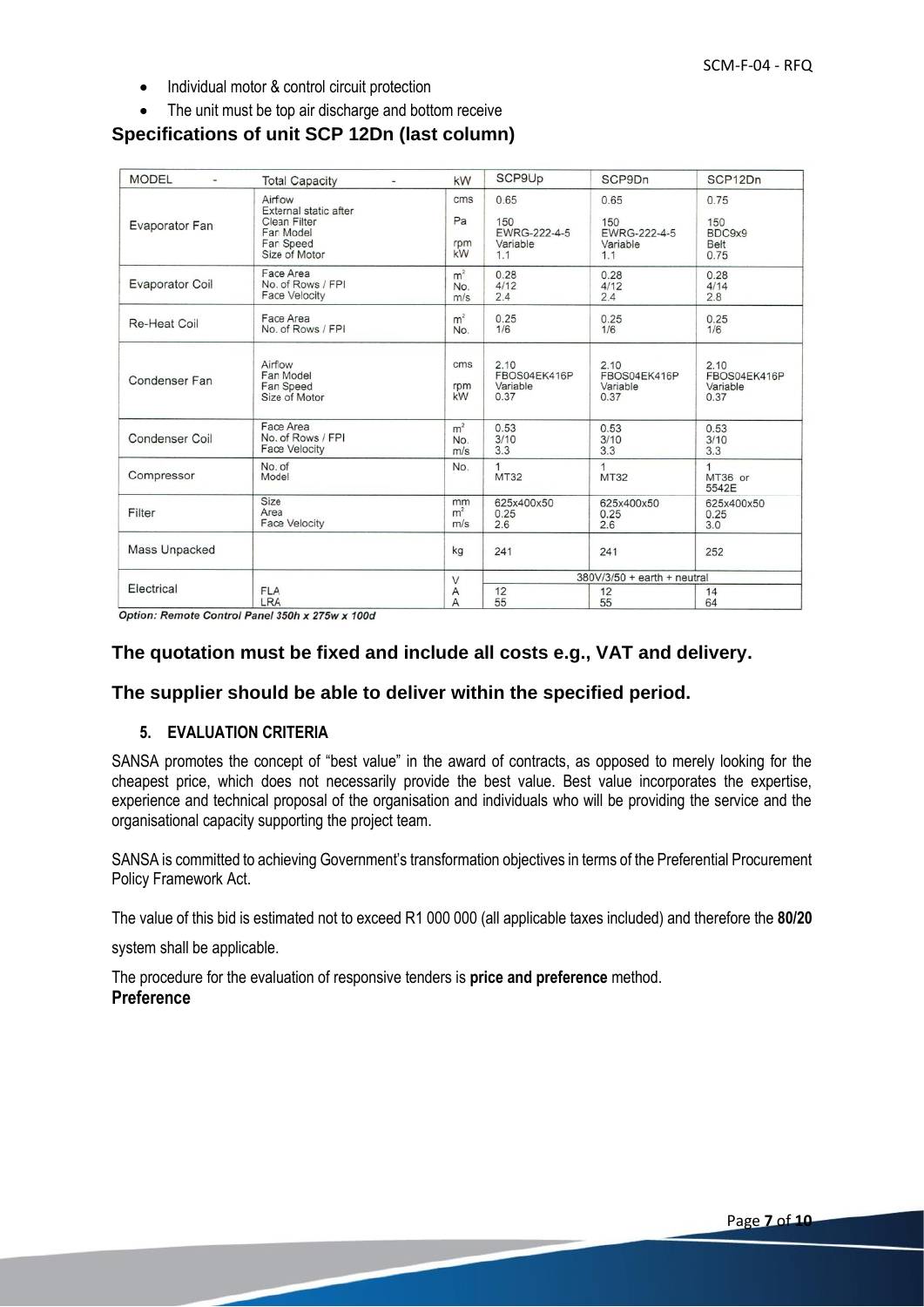### **Calculation of points for B-BBEE status level contributor**

Points will be awarded to a bidder for attaining the B-BBEE status level of contributor in accordance with the Table below

| <b>B-BBEE Status Level of Contributor</b> | Number of points (80/20<br>system) |
|-------------------------------------------|------------------------------------|
| $\mathbf 1$                               | 20                                 |
| $\overline{2}$                            | 18                                 |
| 3                                         | 14                                 |
| $\overline{4}$                            | 12                                 |
| 5                                         | 8                                  |
| 6                                         | 6                                  |
| $\overline{7}$                            | $\overline{4}$                     |
| 8                                         | $\overline{2}$                     |
| Non-compliant contributor                 | O                                  |

To be eligible for the price and preferencing evaluation, the bidder must submit the following as per table 2 below.

### *Table 2: Eligibility Criteria*

|                                                      | <b>Attached</b> |                 |
|------------------------------------------------------|-----------------|-----------------|
| <b>Criteria</b>                                      | (Yes/No)        | <b>Comments</b> |
| CSD Registration Summary Report with a compliant tax |                 |                 |
| status on the date of closing.                       |                 |                 |

### **7. SPECIAL CONDITIONS**

- a) Quotations to be returned to: **kmagetse@sansa.org.za**
- b) For any related queries, please send to **kmagetse@sansa.org.za** or call **012 334 5124.**
- c) The lead expert shall have an excellent command of both spoken and written English.
- d) Payment will be done on deliverables achieved, with payments done within 30 days of receipt of invoice.
- e) Contract will not be awarded unless supplier is registered on the Central Supplier Database. A supplier registration summary with a compliance tax status must be submitted with the proposal. Potential suppliers should contact SANSA should they require assistance in registering on the CSD)
- f) The offices of SANSA (Space Operations) are situated at the following address: **Farm No 502JQ Hartebeeshoek**

**District Krugersdorp (GPS 25**⁰ **53' 15.5" S 27**⁰ **42' 31.0"E) PO Box 484, Silverton, 0127**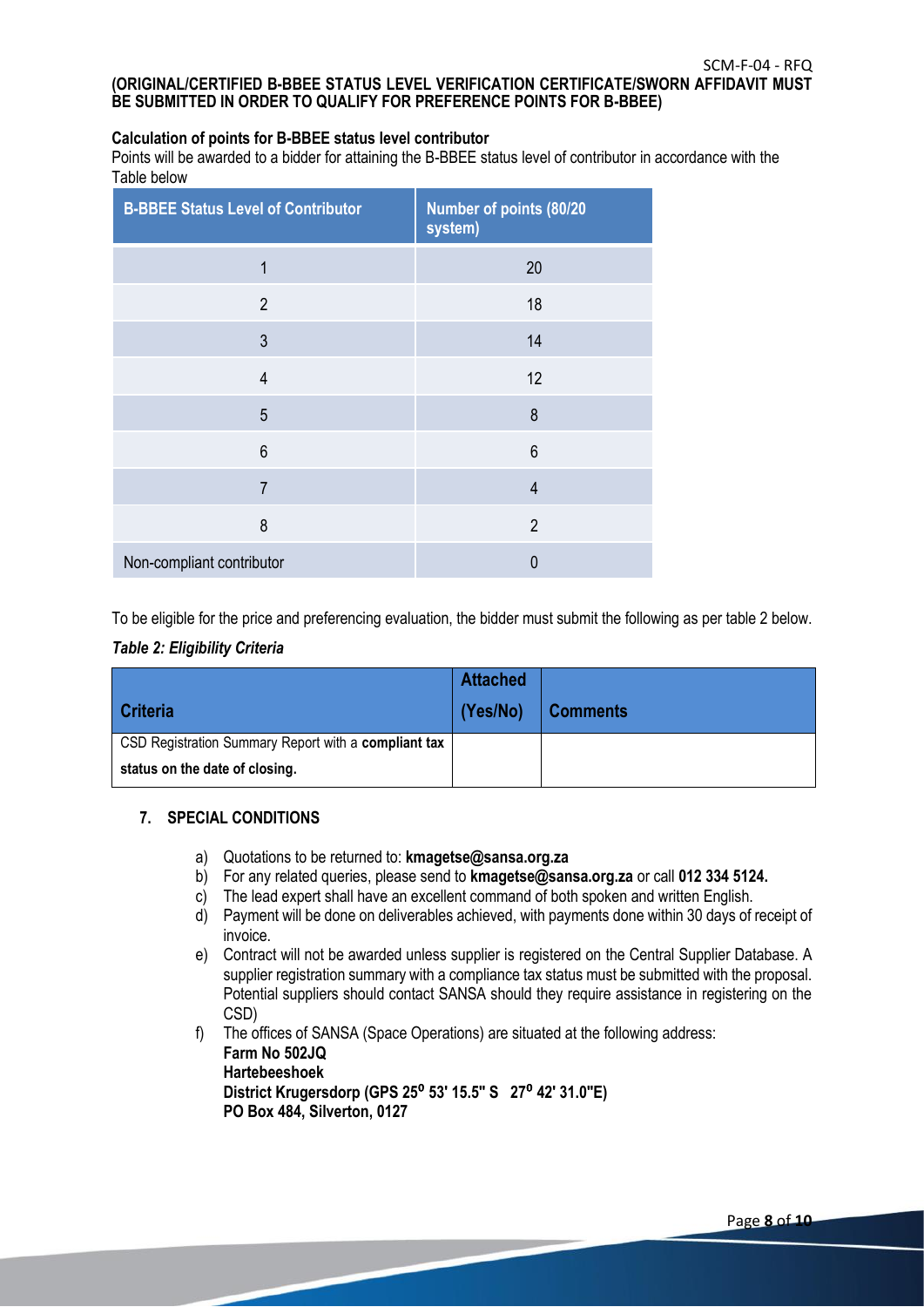### **8. TIMELINES**

The successful service provider must be in the position to provide the service **within 6 - 8 weeks** after the purchase order has been issued by SANSA.

### **9. SUPPORTING DOCUMENTATION AND MINIMUM CRITERIA**

In order to demonstrate their capacity and score points with respect to the criteria, tenderers should provide the following supporting documentation.

- a. CSD Summary Report with a complain tax status
- b. A B-BBEE status level verification certificate must be submitted in order to qualify for preference points for B-BBEE).
- c. The quote must be valid for a period of 30 days
- d. Quotation must reflect a cost breakdown, where applicable, prices quoted must be inclusive of VAT
- e. All pages of quotation must be signed by the responsible person
- f. SANSA has the right to withdraw any quotation at any time within the validity of the quotation.
- **g. SANSA reserves the right to invite suppliers/companies to present their bid proposals for final decision**
- **h. SANSA will not award the contract to any bidder who does not comply with the terms and conditions of the bid document and will at its own discretion appoint next highest scoring bidder**

### **10. DECLARATION**

The undersigned, who warrants that he / she is duly authorized to do so on behalf of the enterprise:

- i) confirms that neither the name of the enterprise or the name of any partner, manager, director or other person, who wholly or partly exercises, or may exercise, control over the enterprise appears on the Register of Tender Defaulters established in terms of the Prevention and Combating of Corrupt Activities Act of 2004.
- ii) confirms that no partner, member, director or other person, who wholly or partly exercises, or may exercise, control over the enterprise appears, has within the last five years been convicted of fraud or corruption.
- iii) confirms that I / we are not associated, linked or involved with any other tendering entities submitting tender offers and have no other relationship with any of the tenderers or those responsible for compiling the scope of work that could cause or be interpreted as a conflict of interest, and.
- iv) confirms that the contents of this questionnaire/forms (SBD 4, 8 & 9) are within my personal knowledge and are to the best of my belief both true and correct
- v) accept that, in addition to cancellation of a contract, action may be taken against me should the Declaration prove to be false.
- vi) confirms that the bidder has read the General Conditions of Contract (GCC) and agree with the conditions. The GCC can be found on SANSA website [\(http://www.sansa.org.za/images/Procurement/GCC/GCC.pdf](http://www.sansa.org.za/images/Procurement/GCC/GCC.pdf) )

| Signed             | Date     |     |
|--------------------|----------|-----|
| Name               | Position | --- |
| Enterprise<br>name |          |     |

| <b>Bid Conditions</b> |  |  |
|-----------------------|--|--|
|                       |  |  |

**1. Disqualification**